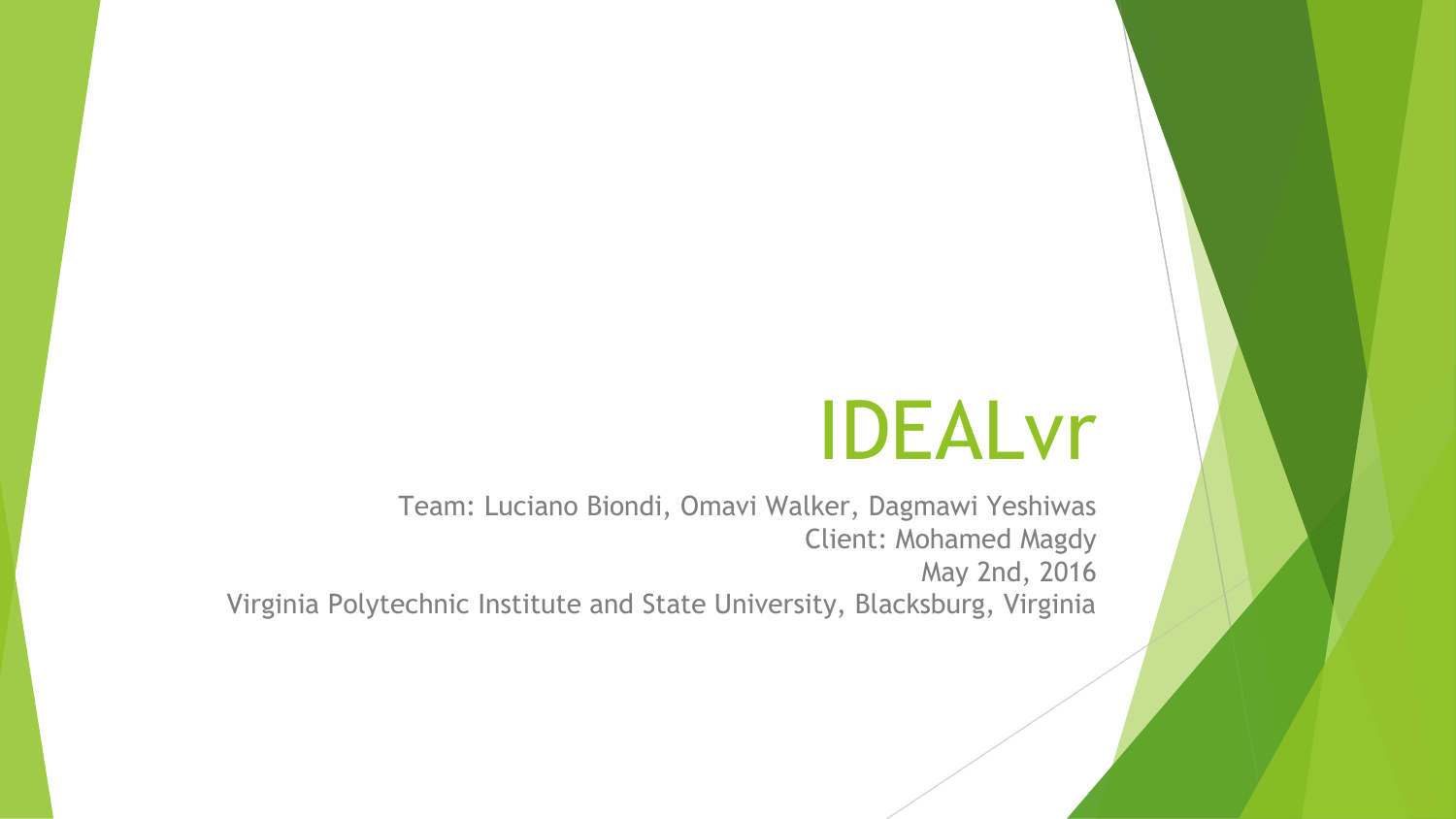# **Overview**

- IDEAL tweet collection virtual reality visualization
- Android phone with Google Cardboard
- Parsing into hierarchical structure of collections
- Word Cloud display
- $\bullet$  Frequent word analysis
- Category <-> Collections <-> Frequent Words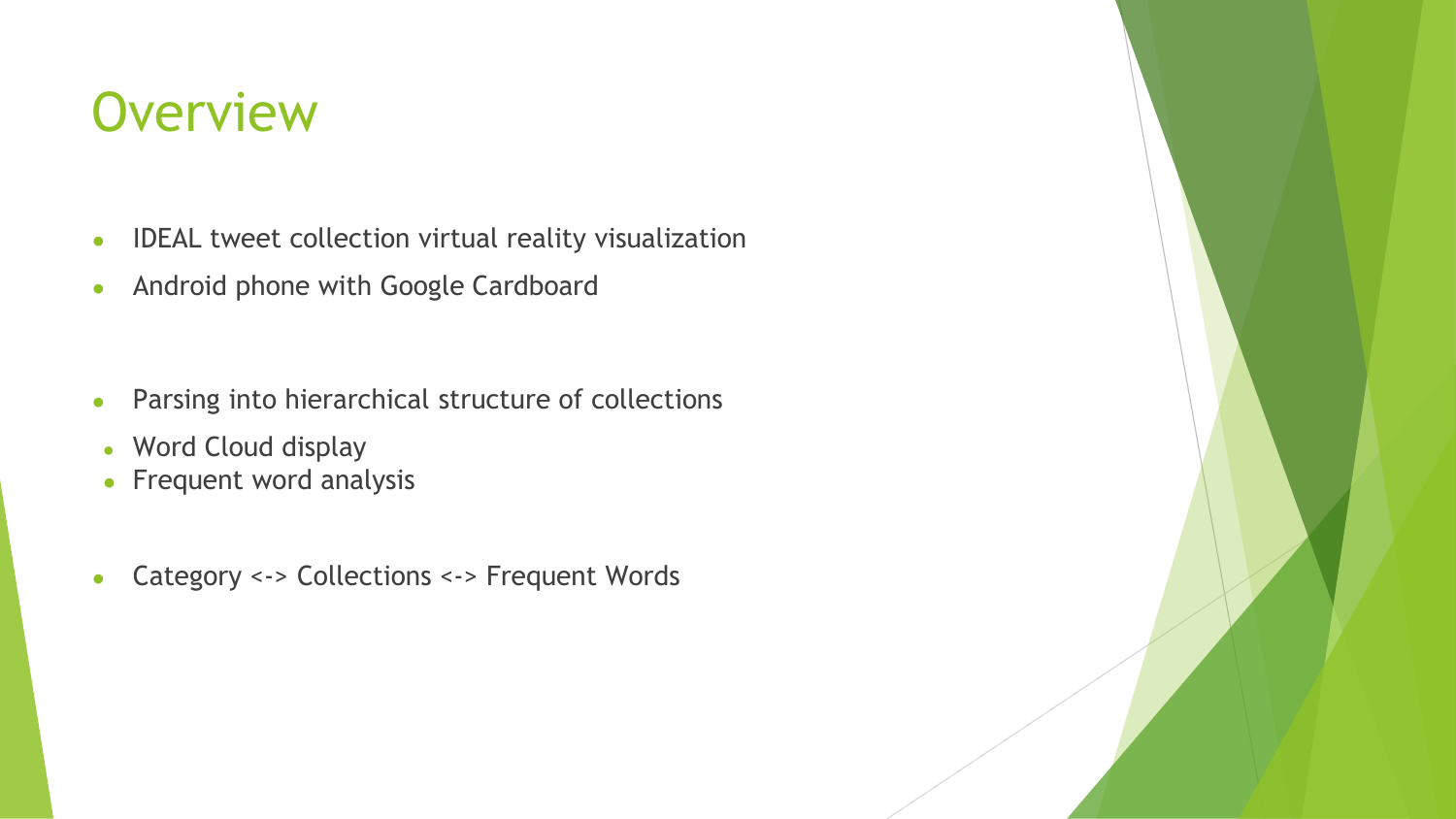# Hierarchy Structure



| Share View                                                  |                    |
|-------------------------------------------------------------|--------------------|
| > This PC > Documents > Unity > StreamingAssets > Community |                    |
| Name                                                        | Date modified      |
| Community                                                   | 3/27/2016 11:52 PM |
| ThanksFrank                                                 | 3/21/2016 2:55 PM  |
| ThanksFrankFW                                               | 4/1/2016 9:36 PM   |
| VeteransDay-shaun                                           | 3/21/2016 2:55 PM  |
| VeteransDay-shaunFW                                         | 4/1/2016 9:37 PM   |
|                                                             |                    |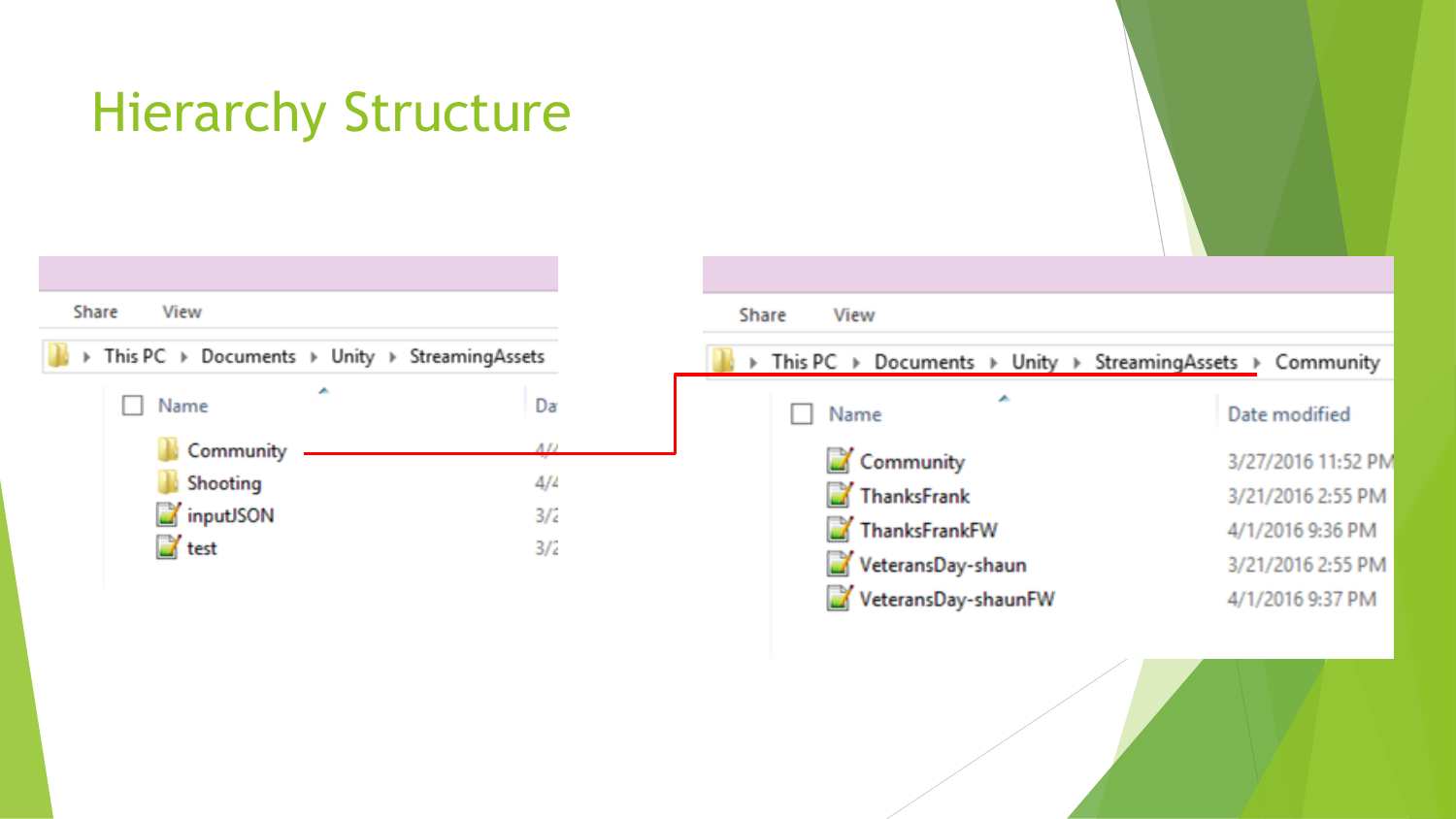### Interaction Flow

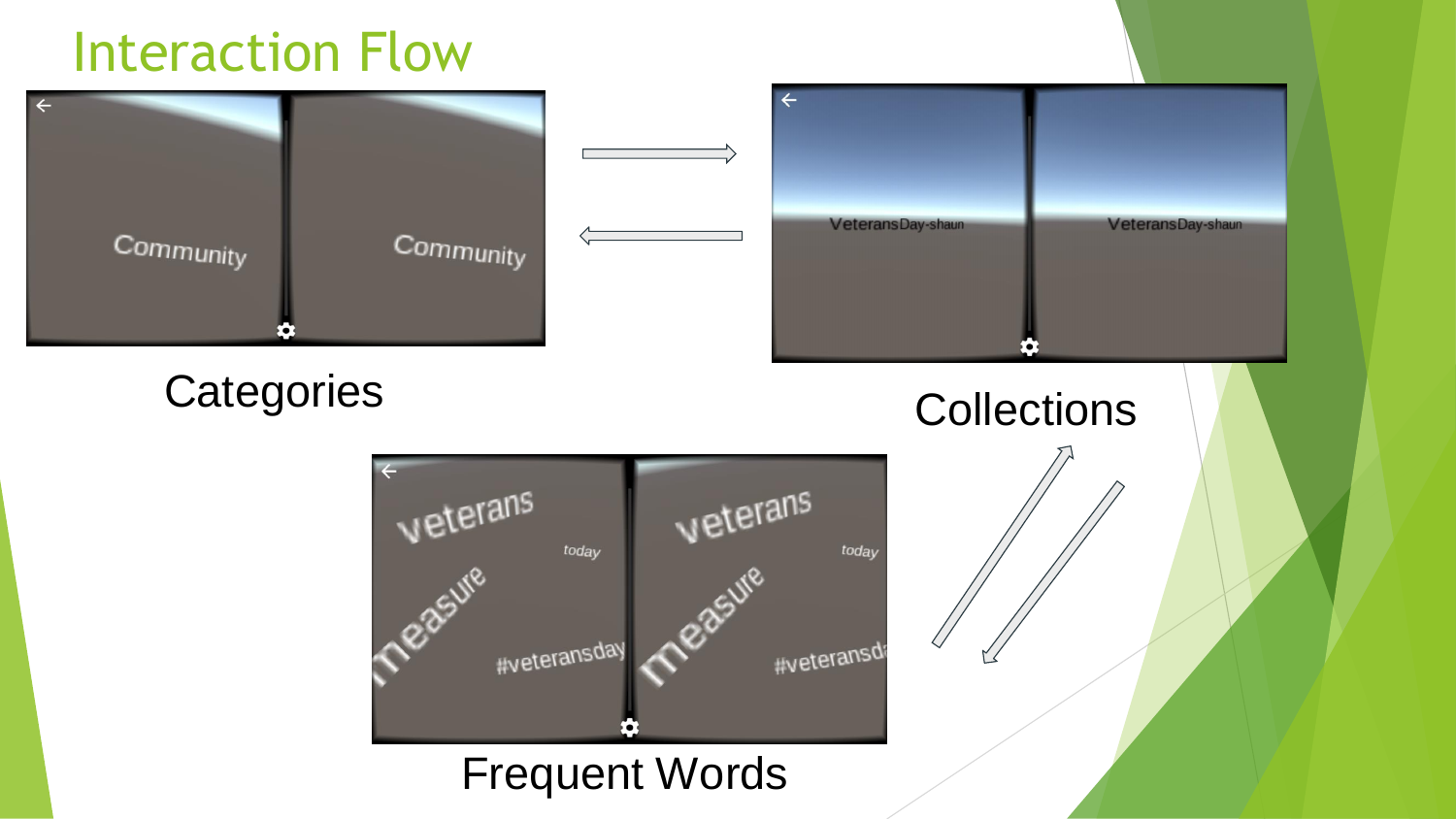# Problems Solutions

| <b>JSON Local Storage Not Accessible</b>                              | <b>StreamingAssets for Android Locality</b>                 |
|-----------------------------------------------------------------------|-------------------------------------------------------------|
| Temporal Date Cloud Filter Does not<br>affect cognitive functionality | Ignored Implementation of Date Cloud                        |
| Tweets are difficult to read                                          | <b>From Tweet Visualization to Frequent</b><br><b>Words</b> |
| Arrangement of Words Crowded                                          | Limited space because of amount of<br>Objects               |
| Calculating Specific Positioning In Word<br>Cloud                     | Requires better algorithm for organized<br>display          |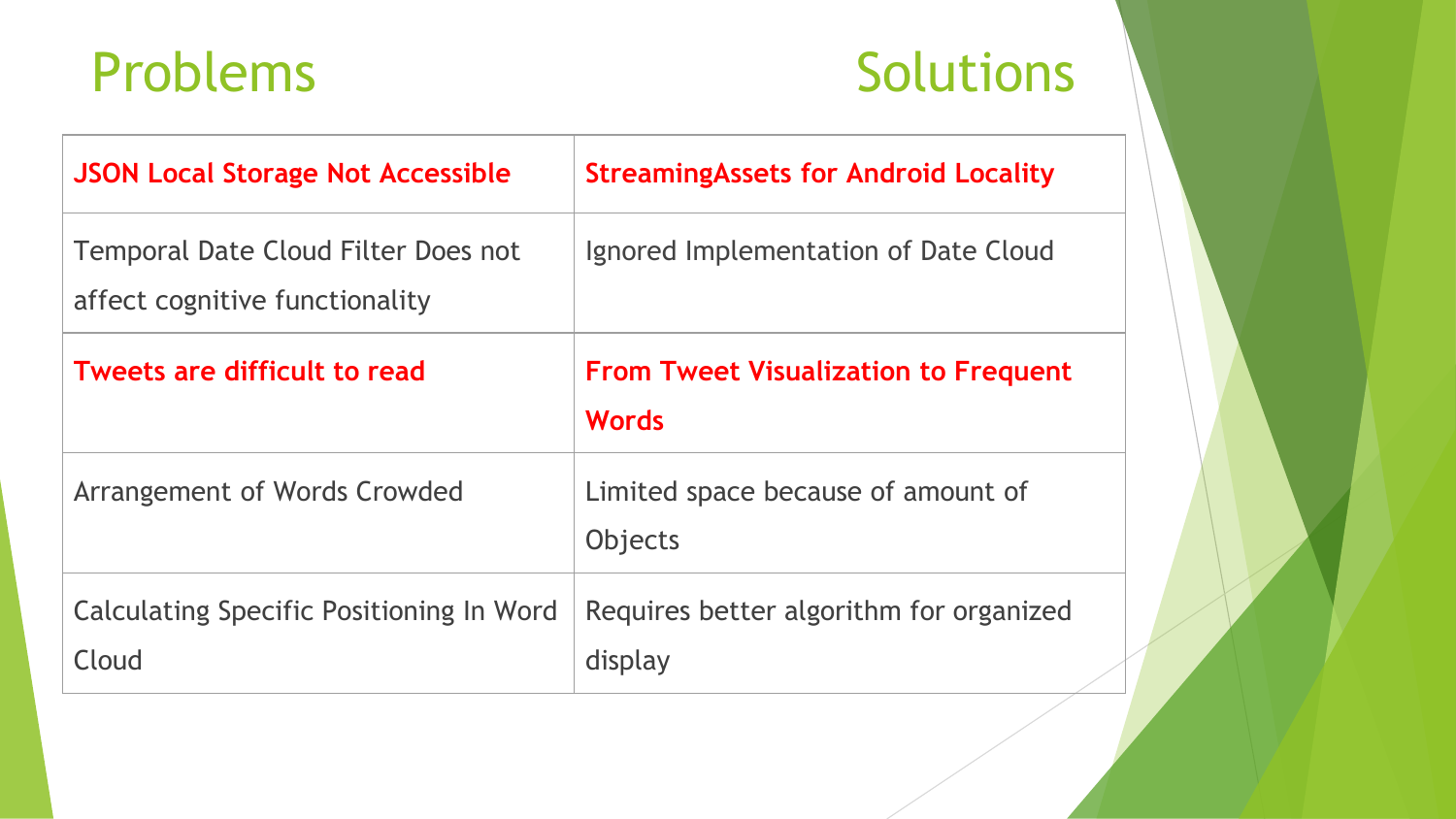#### Future Work

- Work to make the display of tweets beneficial
- Use of other metadata of collections
- Porting the Application to any device (web/mobile)
- Differentiate Organization of data by view
- Fix inconsistent output during parsing
- Improve usability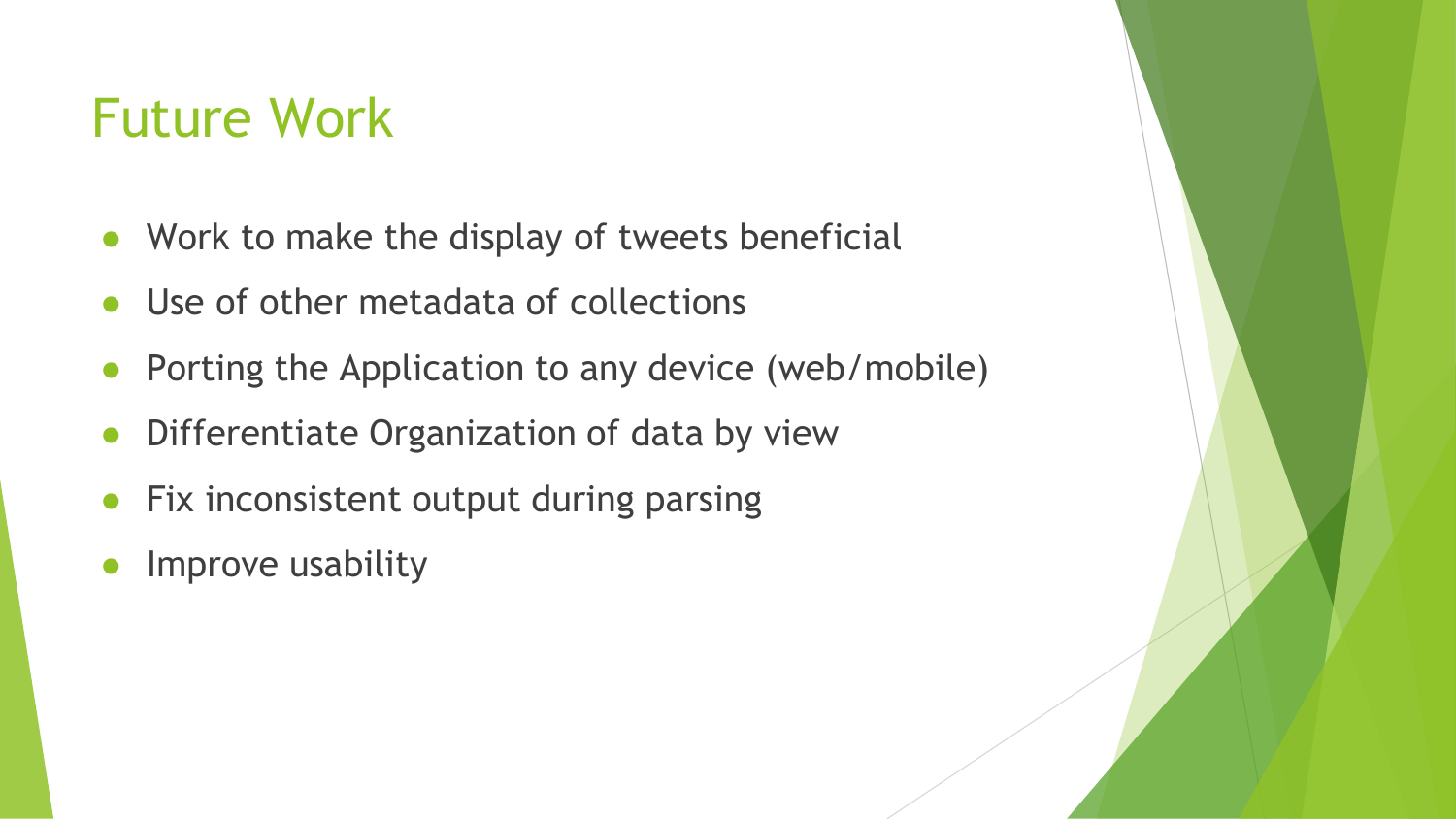### Acknowledgements

**Team**: Luciano Biondi, Omavi Walker, Dagmawi Yeshiwas **Client**: Mohamed Magdy and Edward A. Fox **Support Developer**: Andrew Sage

iOS and Android developer researching experimental virtual reality technologies **Project Grant**: IDEAL NSF grant #1319578